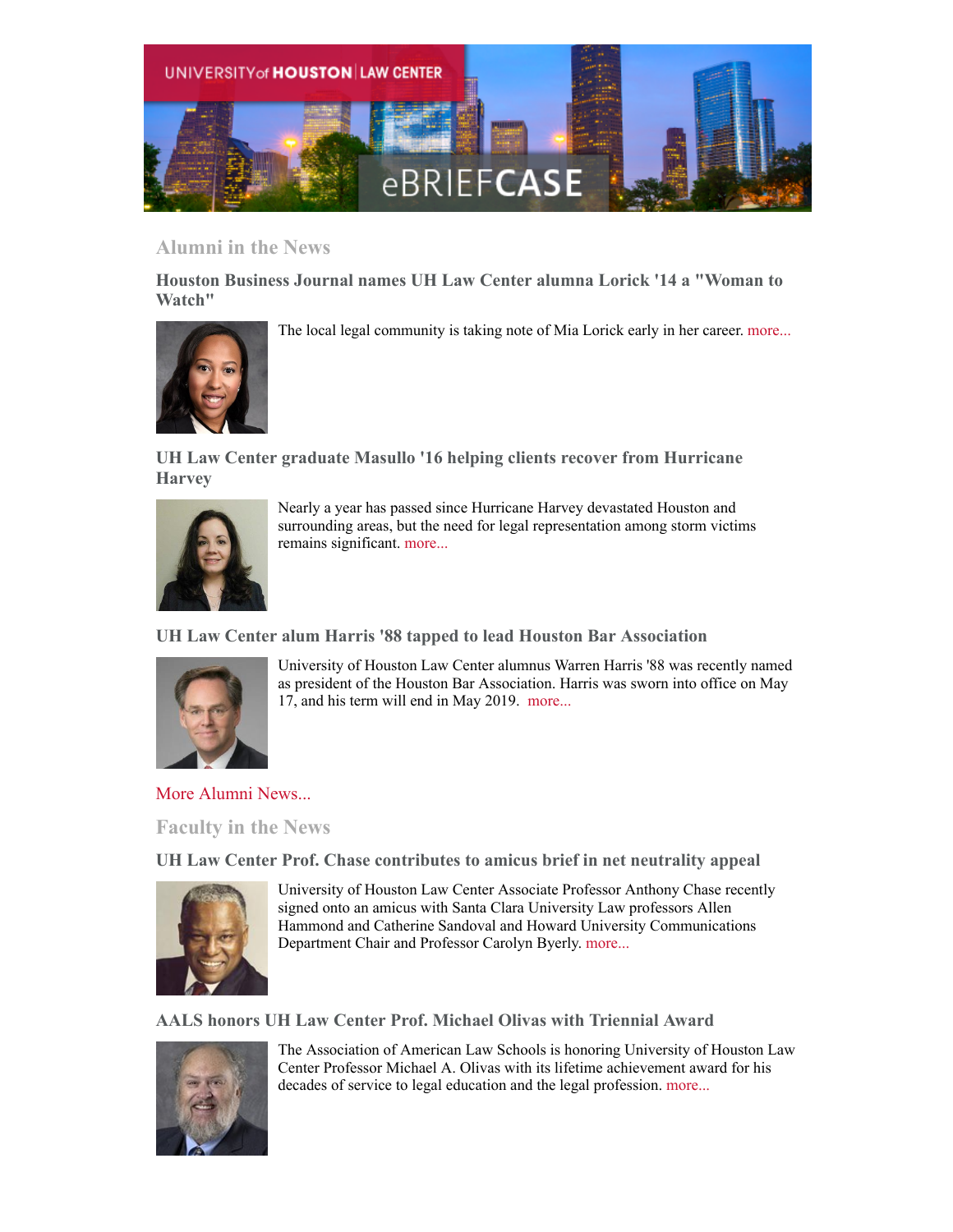**UH Law Center Prof. Mantel says consumer demand, lack of competition help spur higher health care costs**



University of Houston Law Center Professor Jessica Mantel joined health care experts to discuss findings of a national survey showing that the top priorities of health care consumers are cutting costs and making insurance coverage more affordable. [more...](http://www.law.uh.edu/news/fall2018/0917Mantel.asp)

[More Faculty News...](http://www.law.uh.edu/news/uhlc-in-the-news.asp)

### **News & Events**

**UH Law Center students see justice in action during Texas appeals court oral arguments**



A three-judge panel of the Texas 14th Court of Appeals heard oral arguments on two connected civil cases and a criminal case at the University of Houston Law Center. [more...](http://www.law.uh.edu/news/fall2018/092714thCourt.asp)

**University of Houston Law Center receives national diversity award three years in a row**



"INSIGHT Into Diversity" magazine has honored the University of Houston Law Center for the third consecutive year with its Higher Education Excellence in Diversity Award in recognition of the school's efforts to increase minority representation on campus and in the legal profession. [more...](http://www.law.uh.edu/news/fall2018/0913HEED.asp)

**UH Law Center 1Ls roll up their sleeves during community service projects**



First-year University of Houston Law Center students, administrators and faculty were instilled with the value of helping others and had a chance to bond with a variety of recent volunteering efforts before the start of classes. [more...](http://www.law.uh.edu/news/fall2018/0827Community.asp)

[More UHLC News...](http://www.law.uh.edu/news/homepage.asp)

### **Upcoming Events**

### **Upper Level Mentoring Program and Part-Time Partners Program Kick-Off Event**

Wednesday, October 10, 2018 5:30 - 7:00 p.m.

McCormick & Schmick's Seafood & Steaks Restaurant – Downtown Houston 1201 Fannin Street Houston, TX 77002

[Click Here for More Info](http://www.law.uh.edu/mentor/)

[Click Here to Register](http://www.law.uh.edu/mentor/)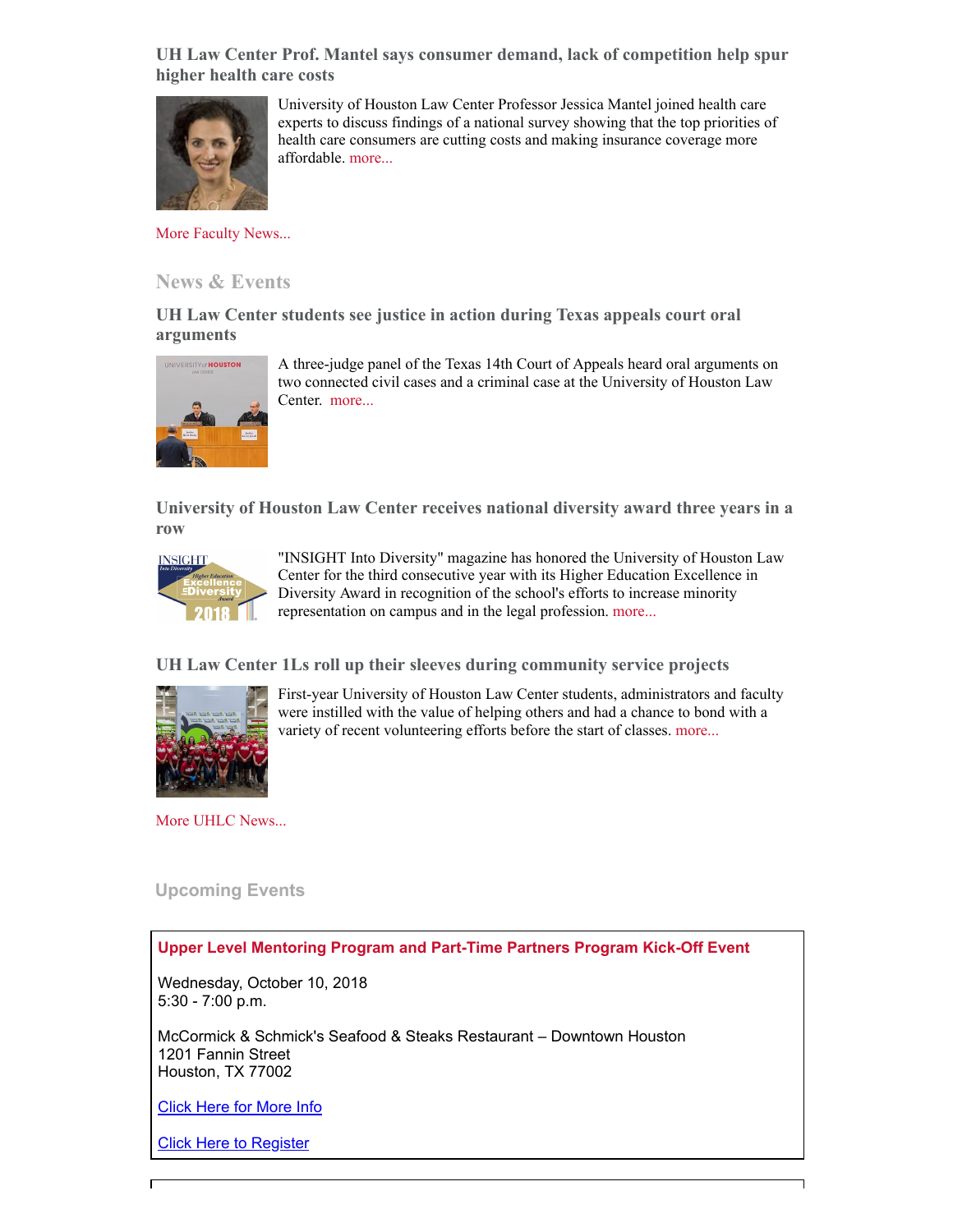#### **D.C. Alumni & Friends Reception**

Thursday, October 11, 2018 6:00 – 8:00 p.m.

Quinn Emanuel Urquhart & Sullivan, LLP Law Firm 1300 I Street NW Suite 900 Washington, DC 20005

[Click Here for More Info](http://www.law.uh.edu/alumni/calendar/2018-1011.asp)

[Click Here to RSVP](http://www.law.uh.edu/alumni/rsvp/)

#### **23rd Annual Frankel Lecture**

Friday, October 19, 2018 11:00 a.m. - 1:00 p.m.

Hotel Alessandra 1070 Dallas St. Houston, TX 77002

[Click Here for More Info](http://www.law.uh.edu/news/fall2018/1019Frankel.asp)

To RSVP, email [Frankel.lecture@gmail.com.](mailto:Frankel.lecture@gmail.com)

#### **The Art of Business Litigation: A Conversation (Business & Ethics) and CLE**

Tuesday, October 23, 2018 4:00 p.m. - 7:00 p.m.

River Oaks Country Club 1600 River Oaks Blvd. Houston, TX 77019

[Click Here for More Info](https://www.law.uh.edu/cle/2018-1023/homepage.asp)

[Click Here to Register](https://www.law.uh.edu/cle/2018-1023/)

#### **The Order of the Coif's Distinguished Visitor - Abbe R. Gluck, J.D.**

Thursday, October 25, 2018 5:00 - 6:00 p.m. Reception to Follow

University of Houston Law Center 109 BLB

[Click Here for More Info](http://law.uh.edu/news/fall2018/1025Gluck.asp)

[Click Here to Register](https://uhlc.wufoo.com/forms/z1rqqao91vwqvqe/)

#### **UHLC & ADL Invite you to a Conversation on: Policing and Community Relations**

Friday, October 26, 2018 8:30 a.m. Registration & Coffee 9:00 a.m. - 3:00 p.m.

University of Houston Law Center Krost Hall